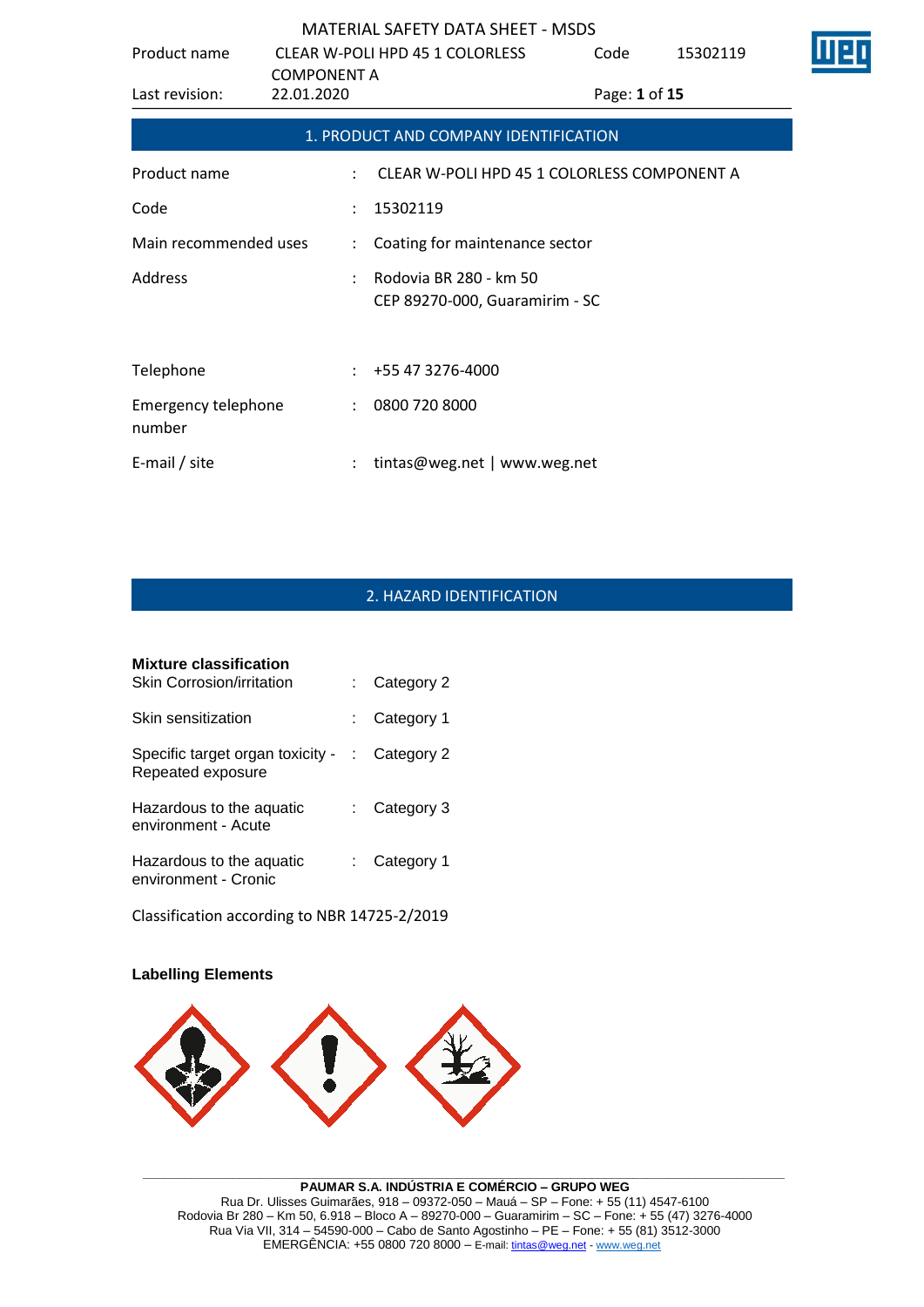|                        |                    | MATERIAL SAFETY DATA SHEET - MSDS                                                                                                                                                                                                                      |                    |              |     |
|------------------------|--------------------|--------------------------------------------------------------------------------------------------------------------------------------------------------------------------------------------------------------------------------------------------------|--------------------|--------------|-----|
| Product name           | <b>COMPONENT A</b> | <b>CLEAR W-POLI HPD 45 1 COLORLESS</b>                                                                                                                                                                                                                 | Code               | 15302119     |     |
| Last revision:         | 22.01.2020         |                                                                                                                                                                                                                                                        | Page: 2 of 15      |              |     |
| <b>Warning phrase</b>  |                    | Warning                                                                                                                                                                                                                                                |                    |              |     |
| <b>Hazard phrases</b>  |                    | H315 Causes skin irritation.<br>H317 May cause an allergic skin reaction.<br>H373 May cause damage to organs through prolonged or<br>repeated exposure.<br>H402 Harmful to aquatic life.<br>H410 Very toxic to aquatic life with long lasting effects. |                    |              |     |
| <b>Caution Phrases</b> |                    | <b>Prevention:</b><br>P260 Do not breathe dust/ fume/ gas/ mist/ vapours/ spray.                                                                                                                                                                       |                    |              |     |
|                        |                    | P264 Wash thoroughly after handling.                                                                                                                                                                                                                   |                    |              |     |
|                        |                    | P272 Contaminated work clothing should not be allowedout of<br>the workplace.                                                                                                                                                                          |                    |              |     |
|                        |                    | P273 Avoid release to the environment.                                                                                                                                                                                                                 |                    |              |     |
|                        |                    | <b>Reaction:</b><br>P302+P352 IF ON SKIN: Wash with plenty of water.                                                                                                                                                                                   |                    |              |     |
|                        |                    | P314 Get Medical advice/attention if you feel unwell.                                                                                                                                                                                                  |                    |              |     |
|                        |                    | P333+P313<br>$\mathsf{If}$<br>skin<br>medicaladvice/attention.                                                                                                                                                                                         | irritation<br>or a | rash occurs: | Get |
|                        |                    | P362+P364 Take off contaminated clothing and wash it before<br>reuse.                                                                                                                                                                                  |                    |              |     |
|                        |                    | P391 Collect spillage.                                                                                                                                                                                                                                 |                    |              |     |
|                        |                    | Treatmentand disposal of waste:<br>P501 Dispose of contents/container as chapter 13 of the<br>MSDS.                                                                                                                                                    |                    |              |     |
| <b>Other hazard</b>    |                    | When heated above its flash point, this material will release<br>toxic vapors and flames, and can burn in open area if exposed<br>to an ignition source.                                                                                               |                    |              |     |

## 3. COMPOSITION AND INFORMATION ABOUT THE INGRENDIENTS

**Product type:** : Mixture

## **Ingrendients that contribute to danger:**

| Product name                            | CAS No.     | <b>Risck classification</b>                                                              | Concentration [%] |
|-----------------------------------------|-------------|------------------------------------------------------------------------------------------|-------------------|
| <b>AMINO RESIN</b><br><b>FUNCTIONAL</b> | 136210-32-7 | Skin sensitization,<br>Category 1<br>Hazardous to the<br>aquatic environment -<br>Cronic | $1 > = 30 - 50$   |

**\_\_\_\_\_\_\_\_\_\_\_\_\_\_\_\_\_\_\_\_\_\_\_\_\_\_\_\_\_\_\_\_\_\_\_\_\_\_\_\_\_\_\_\_\_\_\_\_\_\_\_\_\_\_\_\_\_\_\_\_\_\_\_\_\_\_\_\_\_\_\_\_\_\_\_\_\_\_\_\_\_\_\_\_\_\_\_\_\_\_\_\_\_ PAUMAR S.A. INDÚSTRIA E COMÉRCIO – GRUPO WEG** Rua Dr. Ulisses Guimarães, 918 – 09372-050 – Mauá – SP – Fone: + 55 (11) 4547-6100 Rodovia Br 280 – Km 50, 6.918 – Bloco A – 89270-000 – Guaramirim – SC – Fone: + 55 (47) 3276-4000 Rua Via VII, 314 – 54590-000 – Cabo de Santo Agostinho – PE – Fone: + 55 (81) 3512-3000 EMERGËNCIA: +55 0800 720 8000 – E-mail[: tintas@weg.net](mailto:tintas@weg.net) - [www.weg.net](http://www.weg.net/)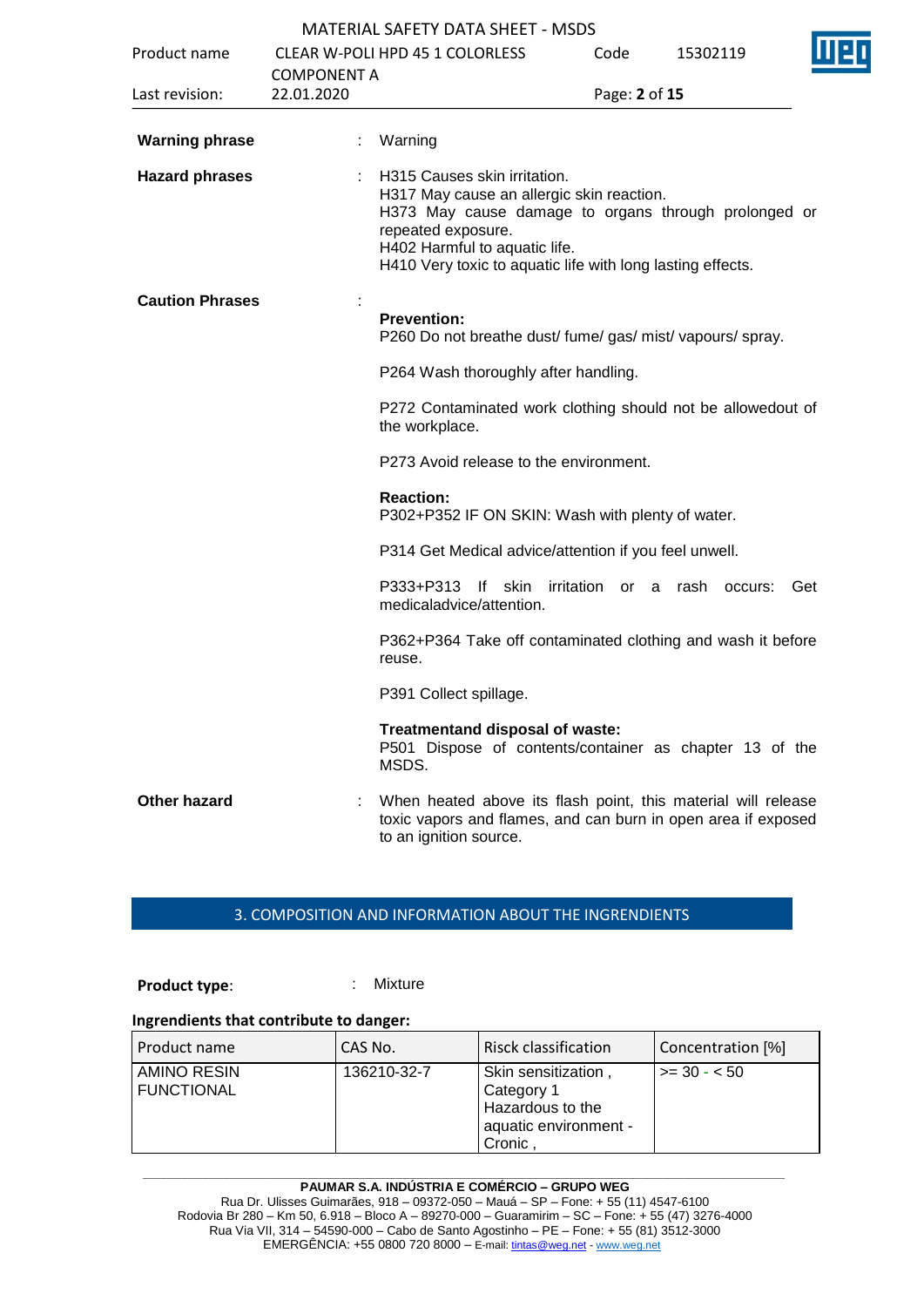| Product name                                                                         | <b>COMPONENT A</b> | <b>MATERIAL SAFETY DATA SHEET - MSDS</b><br>CLEAR W-POLI HPD 45 1 COLORLESS |                                                                                                         | Code          | 15302119       |  |
|--------------------------------------------------------------------------------------|--------------------|-----------------------------------------------------------------------------|---------------------------------------------------------------------------------------------------------|---------------|----------------|--|
| Last revision:                                                                       | 22.01.2020         |                                                                             |                                                                                                         | Page: 3 of 15 |                |  |
|                                                                                      |                    |                                                                             | Category 1<br>$\overline{\phantom{a}}$                                                                  |               |                |  |
| AMINO RESIN<br><b>FUNCTIONAL</b>                                                     |                    | 136210-30-5                                                                 | Skin sensitization,<br>Category 1<br>Hazardous to the<br>aquatic environment -<br>Cronic,<br>Category 3 |               | $>= 20 - < 30$ |  |
| $12 -$<br><b>HYDROXYOCTADECANOI</b><br>C ACID, REACTION<br><b>PRODUCTS WITH 1,3-</b> |                    | 220926-97-6                                                                 | Acute toxicity<br>Inhalation,<br>Category 4<br>Hazardous to the                                         |               | $>= 5 - < 10$  |  |

aquatic environment -

Specific target organ toxicity - Repeated

Cronic , Category 4

exposure , Category 2

# 4. FIRST AID MEASURES

BENZENEDIMETHANAMI

HEXAMETHYLENEDIAMIN

NE AND

E

| <b>Inhalation</b>                                                        | : Take the victim to fresh air, keeping them rested and warm. If<br>breathing is irregular or has stopped, apply artificial<br>respiration. Do not give anything orally. Seek medical<br>assistance immediately, bringing the product label whenever<br>possible.                                                                                                                                                                                                                          |
|--------------------------------------------------------------------------|--------------------------------------------------------------------------------------------------------------------------------------------------------------------------------------------------------------------------------------------------------------------------------------------------------------------------------------------------------------------------------------------------------------------------------------------------------------------------------------------|
| <b>Contact with the skin</b>                                             | : Remove the product with vegetal oil (cooking oil) and then<br>wash the skin thoroughly with plenty of water. Do not use<br>solvents or thinners. Seek medical attention in case of any<br>irritation or other symptoms.                                                                                                                                                                                                                                                                  |
| <b>Contact with the eyes</b>                                             | : Remove contact lenses, if wearing any. Flush the eyes with<br>running water for at least 15 minutes, holding the eyelids<br>apart. Seek medical assistance immediately, bringing the<br>product label with you.                                                                                                                                                                                                                                                                          |
| Ingestion                                                                | : Do not provoke vomiting. Consult with a doctor immediately.                                                                                                                                                                                                                                                                                                                                                                                                                              |
| <b>Most important symptoms</b><br>and effects, both acute and<br>delayed | : Headaches, dizziness, fatigue and in extreme cases, loss of<br>consciousness.                                                                                                                                                                                                                                                                                                                                                                                                            |
| Notes for the doctor                                                     | : Treat symptomatically. Do not induce vomiting because of risk<br>of aspiration of gastric contents into the lungs. Gastric lavage<br>is recommended when the patient ingests large quantities,<br>more than 5ml of the substance in its pure form. The toxic<br>potential of the quantity consumed must be evaluated in<br>relation to the risk of aspiration during gastric lavage.<br>Activated coal in solution could be useful. However, in some<br>cases the coal induces vomiting. |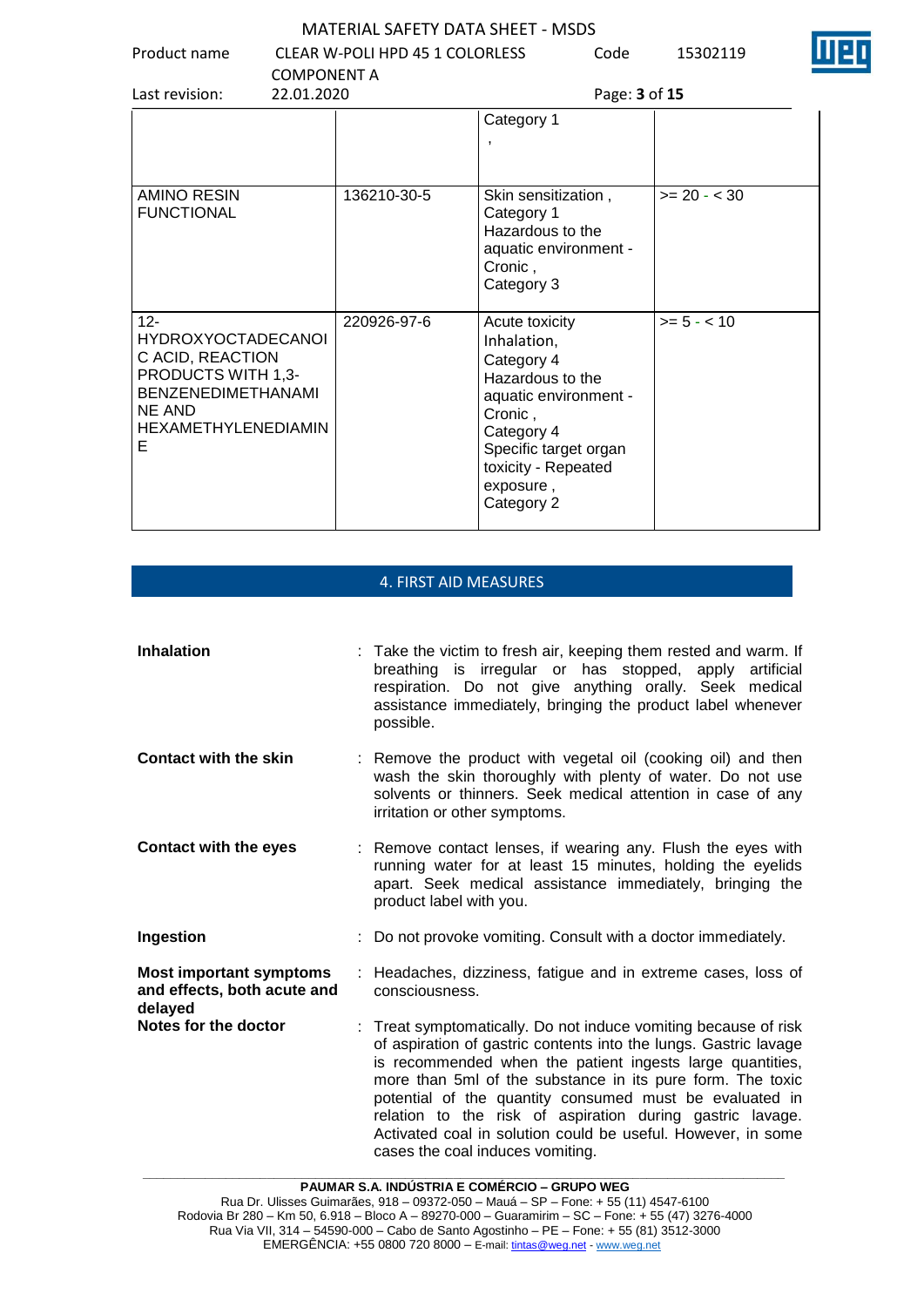|                | MATERIAL SAFETY DATA SHEET - MSDS |               |          |   |
|----------------|-----------------------------------|---------------|----------|---|
| Product name   | CLEAR W-POLI HPD 45 1 COLORLESS   | Code          | 15302119 | T |
|                | COMPONENT A                       |               |          |   |
| Last revision: | 22.01.2020                        | Page: 4 of 15 |          |   |

# 5. FIRE-FIGHTING MEASURES

| <b>Suitable extinguishing</b><br>methods             | : Water in mist form<br>Carbon dioxide (CO2)<br>Foam alcohol resistent<br>Dry chemical powder                                                                                                                                                                                                                                                                                                                                                                                                                                                                                                                                                                                                                               |
|------------------------------------------------------|-----------------------------------------------------------------------------------------------------------------------------------------------------------------------------------------------------------------------------------------------------------------------------------------------------------------------------------------------------------------------------------------------------------------------------------------------------------------------------------------------------------------------------------------------------------------------------------------------------------------------------------------------------------------------------------------------------------------------------|
| <b>Extinguishing methods not</b><br>÷<br>recommended | Direct water jet.                                                                                                                                                                                                                                                                                                                                                                                                                                                                                                                                                                                                                                                                                                           |
| <b>Specific dangers</b>                              | : Flammable liquid and vapour. Dangerous when exposed to<br>heat or ignition source. Exposed packaging to the fire may<br>rupture due to the increased pressure with risk of a<br>subsequent explosion. The vapours are havier than the air<br>and spread close to the ground and it can move to the ignition<br>source and provoke fire or backspace of the flames. Avoid the<br>accumulation of vapours in depressions on the ground,<br>manholes, basement etc. The vapours and/or the particles<br>finely divided (spray) may form explosive mixtures with the air.<br>In case of burning of the product, it forms carbon and nitrogen<br>compounds. The inhalation of these subproducts may cause<br>damage to health. |
| Protective measures of the<br>fire fighting team.    | The personnel involved in firefighting should wear self<br>contained breathing apparatus with positive pressure and full<br>protection clothes.                                                                                                                                                                                                                                                                                                                                                                                                                                                                                                                                                                             |
| <b>Specific methods</b>                              | Evacuate and isolate the area. Approach from fire with wind at<br>your back. Fight the fire to a secure distance. Remove the<br>packaging of the product from the fire area if this can be made<br>with safety. Chill sideways with water in form of fog all the<br>closed packaging near the fire. Avoid that the resulting water<br>from fire fighting reaches drains or waterways. Use dikes to<br>contain this water and eliminate it according to environmental<br>regulations.                                                                                                                                                                                                                                        |

# 6. SPILL / LEAK CONTROL PROCEDURES

**Personal precautions, protective equipment and emergency procedures**

| For the emergency service<br>staff | : If specialized clothing is needed to combat the leak/spillage,<br>Section 8 should be consulted. All precautions described in<br>the following section must be followed. |
|------------------------------------|----------------------------------------------------------------------------------------------------------------------------------------------------------------------------|
|                                    |                                                                                                                                                                            |

## **For staff who are not part** : No action should be taken that may generate danger to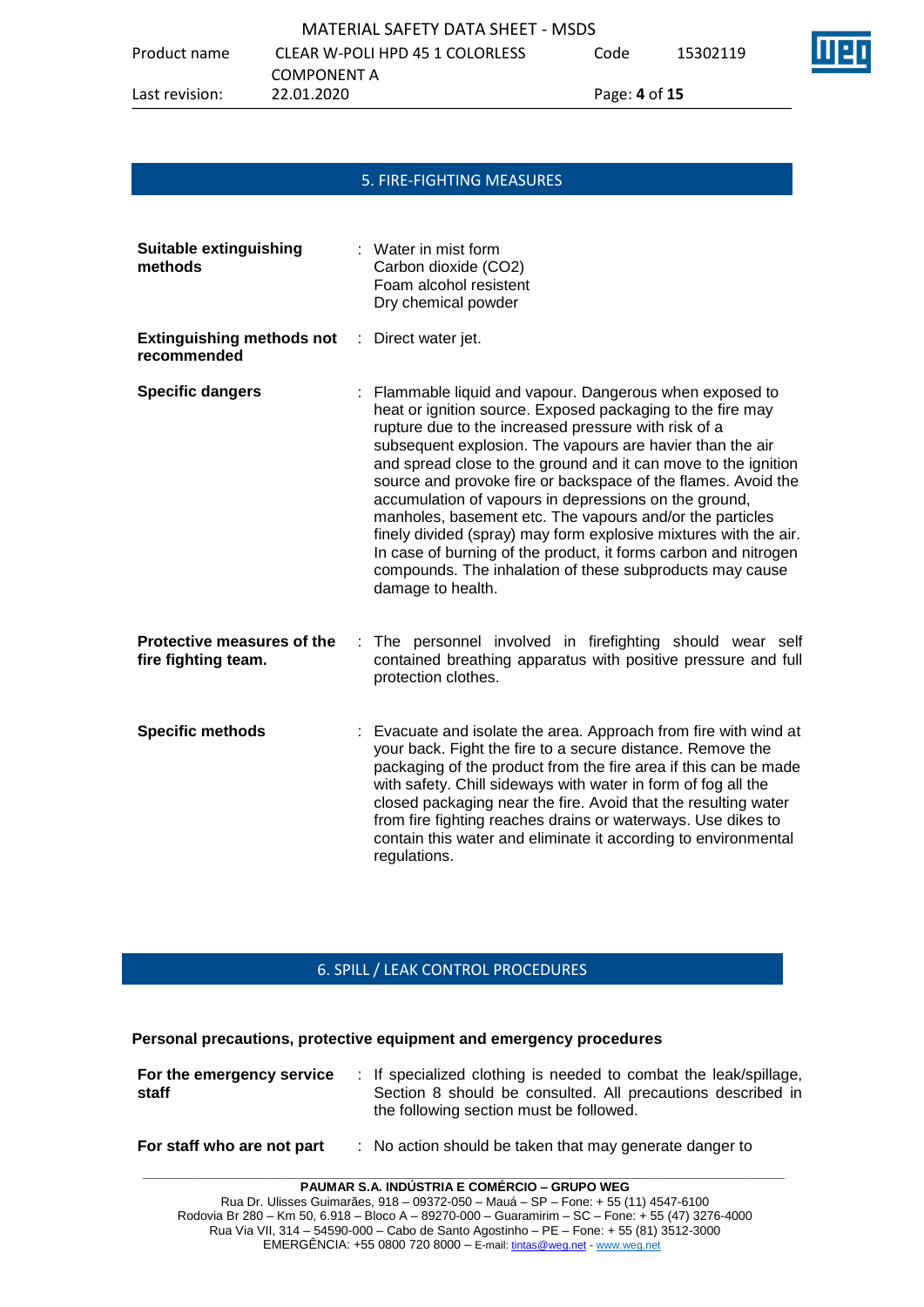|                                  |                    | <b>MATERIAL SAFETY DATA SHEET - MSDS</b>                                                                                                                                                                                                                                                                                                                                                                                                                                                                                                                                                                                                                                                                                  |               |                             |
|----------------------------------|--------------------|---------------------------------------------------------------------------------------------------------------------------------------------------------------------------------------------------------------------------------------------------------------------------------------------------------------------------------------------------------------------------------------------------------------------------------------------------------------------------------------------------------------------------------------------------------------------------------------------------------------------------------------------------------------------------------------------------------------------------|---------------|-----------------------------|
| Product name                     |                    | <b>CLEAR W-POLI HPD 45 1 COLORLESS</b>                                                                                                                                                                                                                                                                                                                                                                                                                                                                                                                                                                                                                                                                                    | Code          | 15302119                    |
| Last revision:                   | <b>COMPONENT A</b> |                                                                                                                                                                                                                                                                                                                                                                                                                                                                                                                                                                                                                                                                                                                           |               |                             |
|                                  | 22.01.2020         |                                                                                                                                                                                                                                                                                                                                                                                                                                                                                                                                                                                                                                                                                                                           | Page: 5 of 15 |                             |
| of the emergency services        |                    | people without adequate training and<br>qualifications. Understand the dangers of leaked/spilled<br>products. Use appropriate personal protective equipment -<br>see section 8. Evacuate surrounding areas. Isolate area and<br>keep onlookers away. Do not touch or walk through spilled<br>material. Eliminate all sources of ignition. Avoid breathing<br>vapor or mist. Provide adequate ventilation if possible. Wear<br>appropriate respiratory mask when ventilation is inadequate.In<br>accordance with characteristics of the location and/or area<br>and in relation to the amount of spilled/leaked product,<br>additional emergency measures may be taken under the<br>supervision of a trained professional. |               |                             |
| <b>Environmental precautions</b> | ÷                  | Prevent the product or the water used in the service reaches<br>waterways,<br>channels, drains, or galleries. In case of significant spill, retain<br>spi<br>lled liquid with inert material such as sand or earth. In<br>approprieate,<br>use absorbent materials such as rags, vermiculites, etc.                                                                                                                                                                                                                                                                                                                                                                                                                       |               |                             |
|                                  |                    | Methods and materials for containment and cleaning                                                                                                                                                                                                                                                                                                                                                                                                                                                                                                                                                                                                                                                                        |               |                             |
| Large spills / leaks             |                    | : Understand<br>the<br>dangers<br>Approaching the site with the wind from behind. Stop leak if<br>this can be done safely. Confine the spill in a dike away from<br>the leak point for later disposal. Remove local packaging from<br>the spills site. Preferably use anti sparkling tools to collect the<br>product. All equipment used when handling the product must<br>be electrically grounded. Soak up with an inert dry material<br>(sand, vermiculite) placing the same in a suitable container for<br>later disposal - see chapter 13.                                                                                                                                                                           | of            | leaked/spilled<br>products. |
| <b>Small spills / leaks</b>      |                    | Stop the leak if this can be done safely. Cover up spillage in a<br>tarp to prevent the spread by wind or rain. Use antifaiscantes<br>tools and explosion-proof equipment properly grounded to<br>collect the product. Place the material collected in dry, clean<br>and properly identified containers. Cap the container loosened<br>so removing them from the spill site. Avoid formation of dust.<br>Remove the packaging from the spill site. If there is product<br>disposal need refer to chapter 13                                                                                                                                                                                                               |               |                             |
|                                  |                    | Contain and collect the material of the leak with absorbent<br>materials and non-combustible, such as sand, earth,<br>vermiculite, calcined diatomite, etc. in a waste container in<br>accordance with local regulations.                                                                                                                                                                                                                                                                                                                                                                                                                                                                                                 |               |                             |

## 7. HANDLING AND STORAGE

## **Precautions for safe handling**

**Instructions for safe : Use individual protective equipment. Emergency showers and**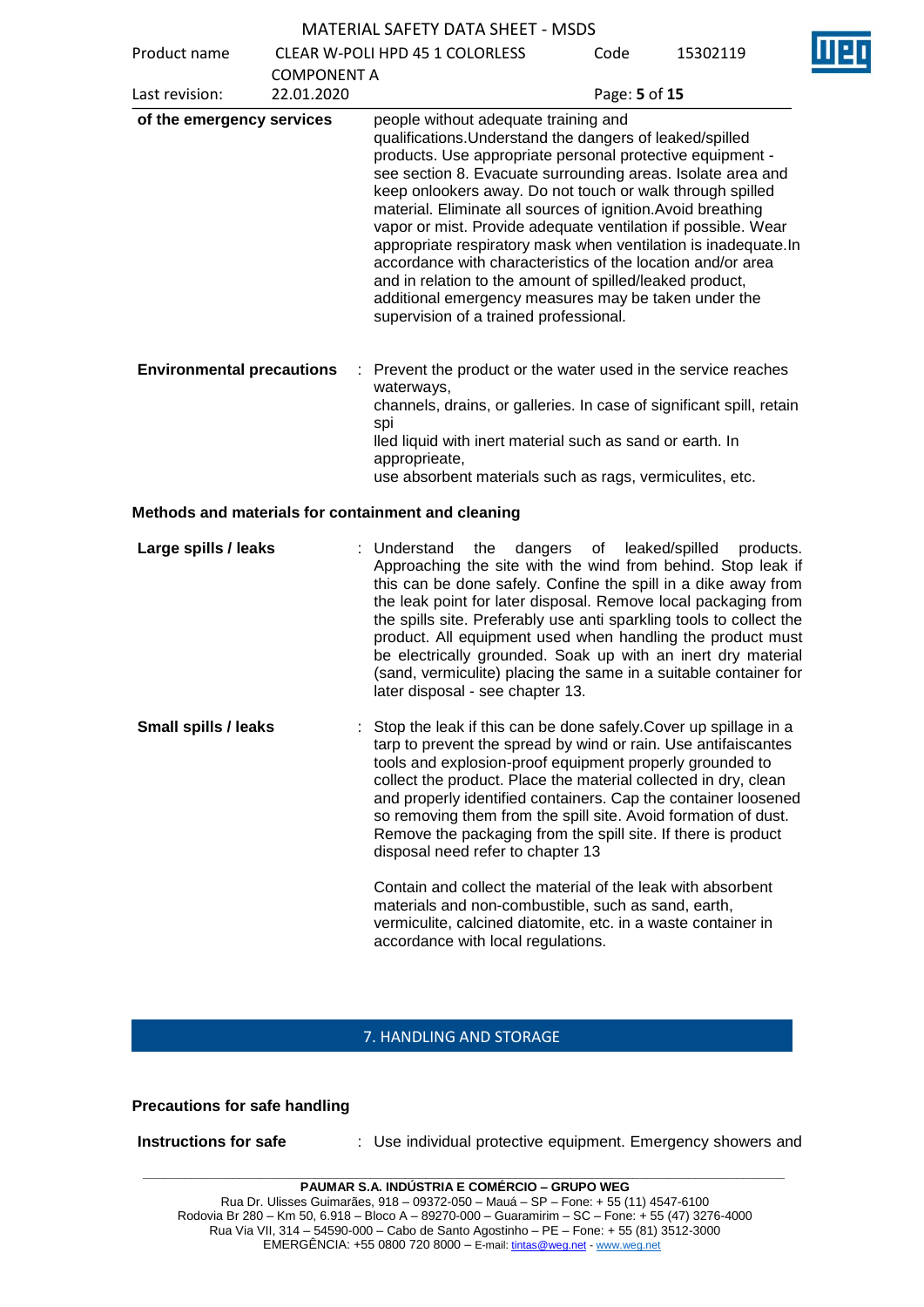Product name CLEAR W-POLI HPD 45 1 COLORLESS

| Product name                             |                                  | <b>CLEAR W-POLI HPD 45 1 COLORLESS</b>                                                                                                                                                                                                                                                                                                                                                                                                                                                                                                                                                                                                                                                                                                                                                                                                                                                                                                                                                                                                                                                                                                                                                                                                                                                                                                                                                                                                                                                                                                                                                                                         | Code          | 15302119 | Ш |
|------------------------------------------|----------------------------------|--------------------------------------------------------------------------------------------------------------------------------------------------------------------------------------------------------------------------------------------------------------------------------------------------------------------------------------------------------------------------------------------------------------------------------------------------------------------------------------------------------------------------------------------------------------------------------------------------------------------------------------------------------------------------------------------------------------------------------------------------------------------------------------------------------------------------------------------------------------------------------------------------------------------------------------------------------------------------------------------------------------------------------------------------------------------------------------------------------------------------------------------------------------------------------------------------------------------------------------------------------------------------------------------------------------------------------------------------------------------------------------------------------------------------------------------------------------------------------------------------------------------------------------------------------------------------------------------------------------------------------|---------------|----------|---|
| Last revision:                           | <b>COMPONENT A</b><br>22.01.2020 |                                                                                                                                                                                                                                                                                                                                                                                                                                                                                                                                                                                                                                                                                                                                                                                                                                                                                                                                                                                                                                                                                                                                                                                                                                                                                                                                                                                                                                                                                                                                                                                                                                | Page: 6 of 15 |          |   |
| treatment                                |                                  | eye wash basins must be installed in locations of use and<br>storage.                                                                                                                                                                                                                                                                                                                                                                                                                                                                                                                                                                                                                                                                                                                                                                                                                                                                                                                                                                                                                                                                                                                                                                                                                                                                                                                                                                                                                                                                                                                                                          |               |          |   |
| <b>Precautions for safe</b><br>handling  |                                  | Use appropriate personal protective equipment - see section<br>8; The product handling should occur in places with good<br>natural ventilation or with the presence of local exhaust<br>ventilation; The electrical installations must comply with the<br>International Electrical Commission Standards (IEC), ABNT<br>Standards (Brazilian Association of Technical Standards),<br>taking into account the results of the classification area study<br>for the local and/or product instalation.<br>Use anti-sparking tools when handling the product; In transfer<br>operations, metal containers must be used and all containers<br>must be properly grounded to avoid sparkling by the<br>accumulation of static energy; Handle and use away from hot<br>surfaces, sparks, open flames, and other sources of ignition.<br>Do not smoke; Do not ingest. Avoid inhalation of vapors or<br>smoke as well as avoid contact with eyes, skin and clothing;<br>Eating and drinking should be prohibited in the area where the<br>material is handled, stored and processed. Workers should<br>wash their hands before eating, drinking and smoking.<br>Remove contaminated clothing and protective equipment<br>before entering food areas; After use keep the product in its<br>original packaging, sealed; Empty containers may be<br>hazardous and should be disposed of properly. Do not reuse<br>the packaging; Emergency showers and eye washer should be<br>installed in the use and storage places.<br>Do not handle the product until you have read and understood<br>all safety precautions contained in this document. |               |          |   |
| <b>Fire protection</b>                   |                                  | : Only use in well-ventilated locations, to prevent accumulation<br>of vapors in explosive concentrations. All conductive elements<br>of the system, in contact with the product, must be electrically<br>grounded Keep away from heat and sources of ignition. Tools<br>that do not produce sparks should be used. Do not smoke.                                                                                                                                                                                                                                                                                                                                                                                                                                                                                                                                                                                                                                                                                                                                                                                                                                                                                                                                                                                                                                                                                                                                                                                                                                                                                              |               |          |   |
| <b>Storage conditions</b>                |                                  |                                                                                                                                                                                                                                                                                                                                                                                                                                                                                                                                                                                                                                                                                                                                                                                                                                                                                                                                                                                                                                                                                                                                                                                                                                                                                                                                                                                                                                                                                                                                                                                                                                |               |          |   |
| Substances to be avoid                   |                                  | : Keep away from oxidising agents, strong acid solutions and<br>strong alkaline solutions.                                                                                                                                                                                                                                                                                                                                                                                                                                                                                                                                                                                                                                                                                                                                                                                                                                                                                                                                                                                                                                                                                                                                                                                                                                                                                                                                                                                                                                                                                                                                     |               |          |   |
| <b>Storage conditions</b>                |                                  | : The electrical installation must comply with NEC(National<br>Electrical Code) or IEC (International Electrical Commission)<br>standards and/or those of the ABNT (Brazilian Association of<br>Technical Standards). The floor of the storage area must be<br>impermeable, non-combustible and must have ditches that<br>allow run off into the containment reservoir. Storage tanks<br>must be surrounded by embankments and have drains in case<br>of leakage.                                                                                                                                                                                                                                                                                                                                                                                                                                                                                                                                                                                                                                                                                                                                                                                                                                                                                                                                                                                                                                                                                                                                                              |               |          |   |
| <b>Appropriate storage</b><br>conditions |                                  | : Store the material in covered, dry, well ventilated and<br>identified areasKeep out of direct sunlight. Store in a closed<br>container.                                                                                                                                                                                                                                                                                                                                                                                                                                                                                                                                                                                                                                                                                                                                                                                                                                                                                                                                                                                                                                                                                                                                                                                                                                                                                                                                                                                                                                                                                      |               |          |   |
| Inappropriate storage<br>conditions      |                                  | : Exposed to elevated temperatures, sun and rain. Close to<br>oxidizing agents. Close to food. Close to sources of heat and<br>ignition.                                                                                                                                                                                                                                                                                                                                                                                                                                                                                                                                                                                                                                                                                                                                                                                                                                                                                                                                                                                                                                                                                                                                                                                                                                                                                                                                                                                                                                                                                       |               |          |   |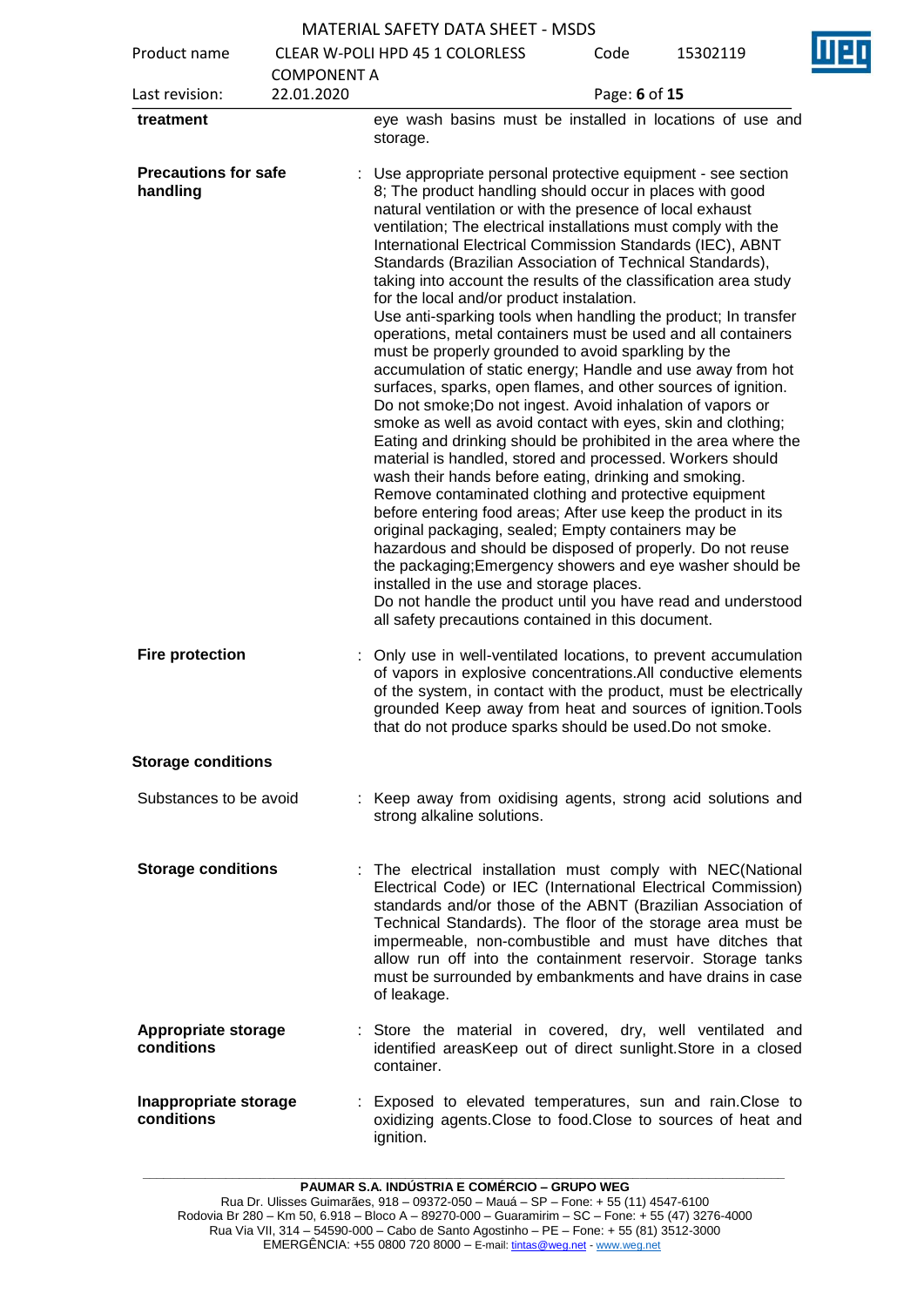| Product name                              | <b>COMPONENT A</b> | CLEAR W-POLI HPD 45 1 COLORLESS                                                                                                                                     | Code          | 15302119 |  |
|-------------------------------------------|--------------------|---------------------------------------------------------------------------------------------------------------------------------------------------------------------|---------------|----------|--|
| Last revision:                            | 22.01.2020         |                                                                                                                                                                     | Page: 7 of 15 |          |  |
| <b>Materials to avoid</b>                 |                    | : Do not store with explosive materials, flammableand/or toxic<br>gases, oxidizing, corrosive substances, or materials that may<br>generate spontaneous combustion. |               |          |  |
| Secure packaging materials                |                    |                                                                                                                                                                     |               |          |  |
| <b>Recommended packaging</b><br>materials | ÷                  | Amber type glass.<br>Metal packaging                                                                                                                                |               |          |  |
| Packaging materials to be<br>avoided      |                    | : Certain plastic materials                                                                                                                                         |               |          |  |

## 8. EXPOSURE CONTROL – PERSONAL PROTECTION

The information in this chapter contain general guidelines. Chapter 1 should be consulted for any information on the recommended use of this product in different scenarios of exposure.

| <b>Engineering control</b><br>measures | : Preferably use the product in adequate application cabin.<br>In case it is not possible, provide exhaustion/ventilation<br>enough to keep the concentration of the agents indicated<br>in this section under the limits of tolerance (L.T.),<br>otherwise, use adequate respiratory protection equipment.<br>The engineering controls should keep the concentrations<br>of gas/vapour under the limit of LEL - Lower Explosive |
|----------------------------------------|----------------------------------------------------------------------------------------------------------------------------------------------------------------------------------------------------------------------------------------------------------------------------------------------------------------------------------------------------------------------------------------------------------------------------------|
|                                        | Limit (see section 9). Use equipment explosion proof.                                                                                                                                                                                                                                                                                                                                                                            |

## **Control parameters**

## **Occupational Exposure Limits**

| <b>Name</b>               | <b>CAS No.</b> | <b>TLV/TWA</b>      | <b>TLV/STEL</b> | <b>TLV/TETO</b> | <b>Source</b> |
|---------------------------|----------------|---------------------|-----------------|-----------------|---------------|
| AMINO RESIN               | 136210-32-7    |                     |                 |                 |               |
| <b>FUNCTIONAL</b>         |                |                     |                 |                 |               |
| AMINO RESIN               | 136210-30-5    |                     |                 |                 |               |
| <b>FUNCTIONAL</b>         |                |                     |                 |                 |               |
| $12 -$                    | 220926-97-6    | $10 \text{ mg/m}^3$ |                 |                 | <b>ACGIH</b>  |
| <b>HYDROXYOCTADECAN</b>   |                |                     |                 |                 |               |
| OIC ACID, REACTION        |                |                     |                 |                 |               |
| <b>PRODUCTS WITH 1,3-</b> |                |                     |                 |                 |               |
| <b>BENZENEDIMETHANA</b>   |                |                     |                 |                 |               |
| MINE AND                  |                |                     |                 |                 |               |
| <b>HEXAMETHYLENEDIA</b>   |                |                     |                 |                 |               |
| <b>MINE</b>               |                |                     |                 |                 |               |

\*PPM - parts of vapour or gas per million of parts of contaminated air

\*\*MG/m<sup>3</sup> - miligrams per cubic meter of air.

## **Personal protective equipment required**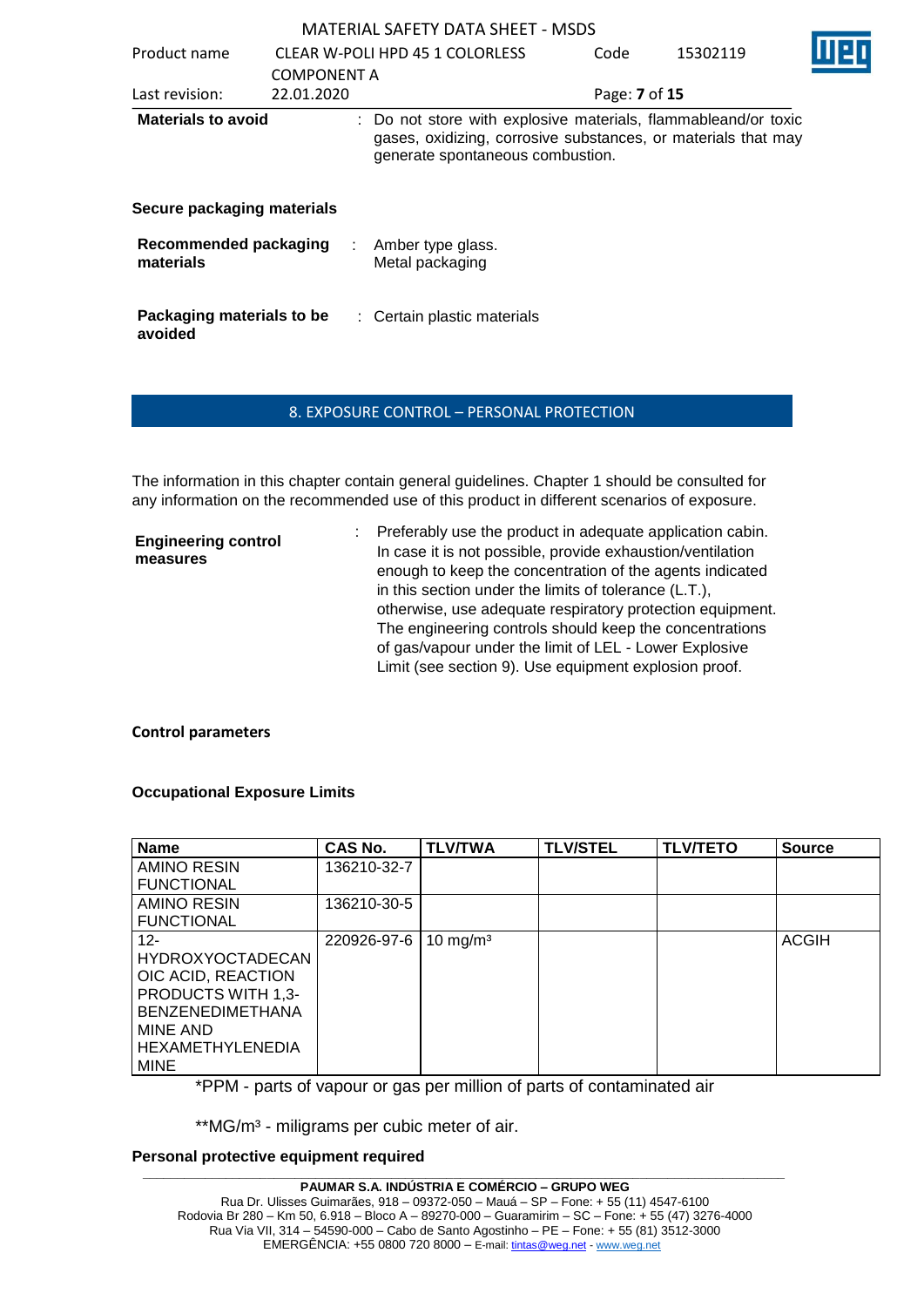| Product name                    |                                  | <b>CLEAR W-POLI HPD 45 1 COLORLESS</b>                                                                                                                                                                                             | Code          | 15302119 |
|---------------------------------|----------------------------------|------------------------------------------------------------------------------------------------------------------------------------------------------------------------------------------------------------------------------------|---------------|----------|
| Last revision:                  | <b>COMPONENT A</b><br>22.01.2020 |                                                                                                                                                                                                                                    | Page: 8 of 15 |          |
| <b>Respiratory protection</b>   |                                  | : In case of the concentrations are above the indicated<br>tolerance limits, the use of appropriated mask is<br>necessary for this goal (half-face mask or full face mask<br>with filter to organic vapors and acid gases).        |               |          |
| Eye protection                  |                                  | : Use hermetic goggles to protect against liquid splashes.                                                                                                                                                                         |               |          |
| <b>Body and skin protection</b> |                                  | : It is recommended the use of apron barber type to<br>protecting upper limbs, trunk and lower limbs in case of<br>splash. In case of risk of static electricity generation the<br>cloth should be antistatic, includin the apron. |               |          |

## 9. PHYSICAL AND CHEMICAL PROPERTIES

| Liquid                          |
|---------------------------------|
| Colorless                       |
| <b>Distinctive</b>              |
| Not applicable                  |
| Not applicable                  |
| Data not available.             |
| > 200 °CData not available.     |
| : $>100 °C$                     |
| Data not available.             |
| Method: Data not available.     |
| Data not available.             |
| Data not available.             |
| Data not available.             |
| $1,35 - 1,45$ g/cm <sup>3</sup> |
| Water-insoluble                 |
| Data not available.             |
| Not applicable                  |
|                                 |
| $: 95 - 105$ UK (A+B)           |
|                                 |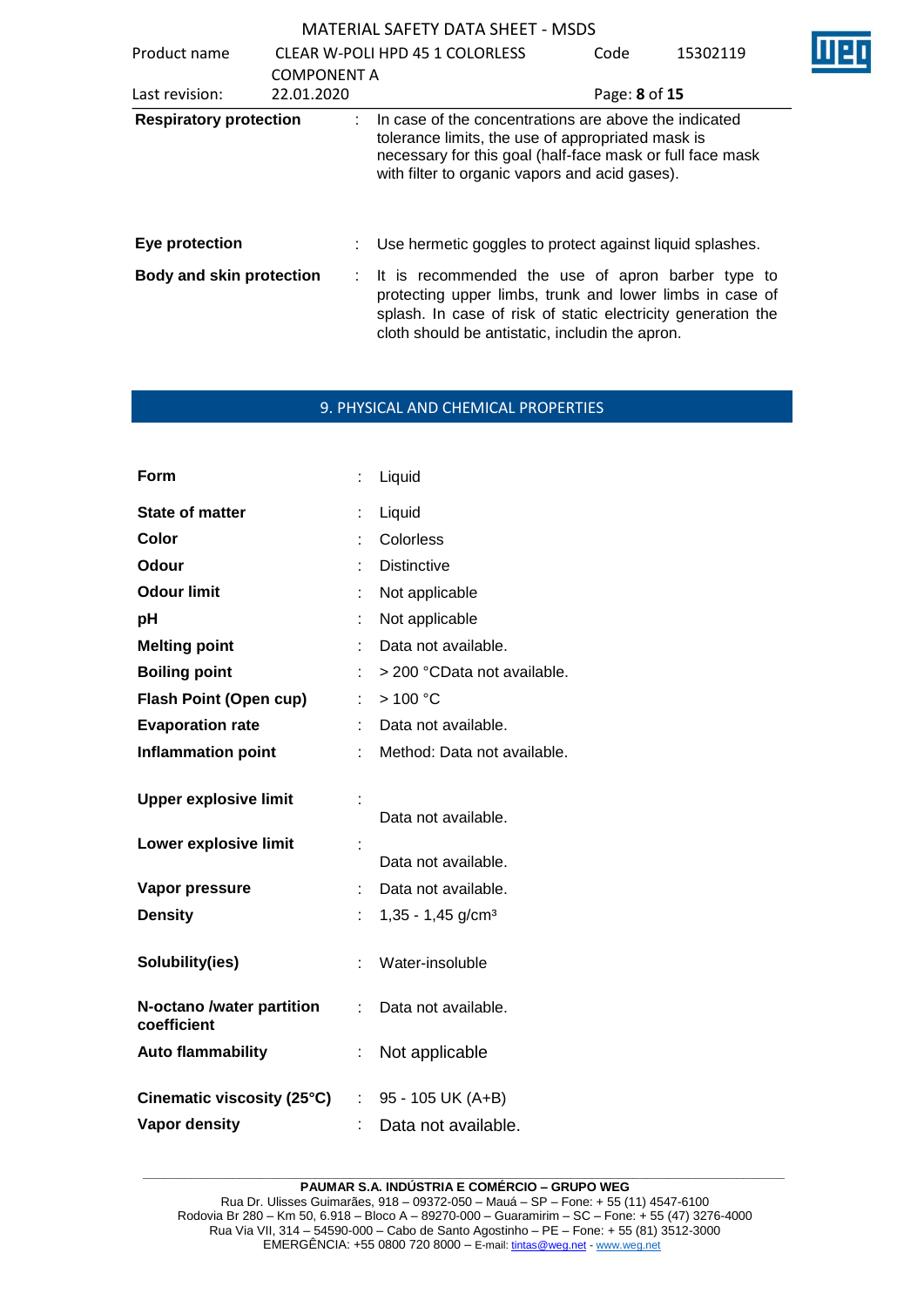|                | Desamusaalisu tampanatusa<br>0.2100 |               |          |  |
|----------------|-------------------------------------|---------------|----------|--|
| Last revision: | 22.01.2020                          | Page: 9 of 15 |          |  |
|                | <b>COMPONENT A</b>                  |               |          |  |
| Product name   | CLEAR W-POLI HPD 45 1 COLORLESS     | Code          | 15302119 |  |
|                | MATERIAL SAFETY DATA SHEET - MSDS   |               |          |  |

## **Decomposition temperature** : 234 °C

# 10. STABILITY AND REACTIVITY

| <b>Reactivity</b>                              |    | Presents no reactivity at room temperature and under normal<br>conditions of use.                                                                                                                         |
|------------------------------------------------|----|-----------------------------------------------------------------------------------------------------------------------------------------------------------------------------------------------------------|
| <b>Chemical stability</b>                      | ÷  | Stable at room temperature and under normal conditions of<br>use. Unstable at temperatures above the flash point.                                                                                         |
| <b>Possibility of dangerous</b><br>reactions   | t. | Presents no reactivity at room temperature and under normal<br>conditions of use.<br>None when the product is stored, applied and processed<br>correctly.                                                 |
| Need to add additives and<br><b>inhibitors</b> | ÷. | Not necessary.                                                                                                                                                                                            |
| <b>Conditions to avoid</b>                     |    | Extreme heat and open flame.                                                                                                                                                                              |
| Incompatible materials                         |    | Do not store with explosive materials, flammableand/or toxic<br>gases, oxidizing, corrosive substances, or materials that may<br>generate spontaneous combustion.<br>Plastic materials soluble in Xylene. |
| Dangerous products of<br>decomposition         |    | Produces noxious gases such as carbon monoxide (CO),<br>carbon dioxide (CO2) and nitrogen oxides (NOx).                                                                                                   |

## 11. TOXICOLOGICAL INFORMATION

## **Components AMINO RESIN FUNCTIONAL**

| Acute toxicity by oral<br>use                                 | : Test species<br>DL50<br>Observations                           | Rat<br>$2.000$ mg/kg    |
|---------------------------------------------------------------|------------------------------------------------------------------|-------------------------|
| <b>Acute toxicity by</b><br>inhalation                        | : Test species<br>DL50<br>Observations                           | Rat<br>4.224 mg/l       |
| <b>Acute toxicity by</b><br>cutaneous use                     | : Test species<br><b>DL50</b><br>Observations                    | Rabbit<br>$2.000$ mg/kg |
| <b>Acute toxicity (other</b><br>methods of<br>administration) | : Test species<br><b>DL50</b><br>LC50<br>Non-standard unit value | Data not available.     |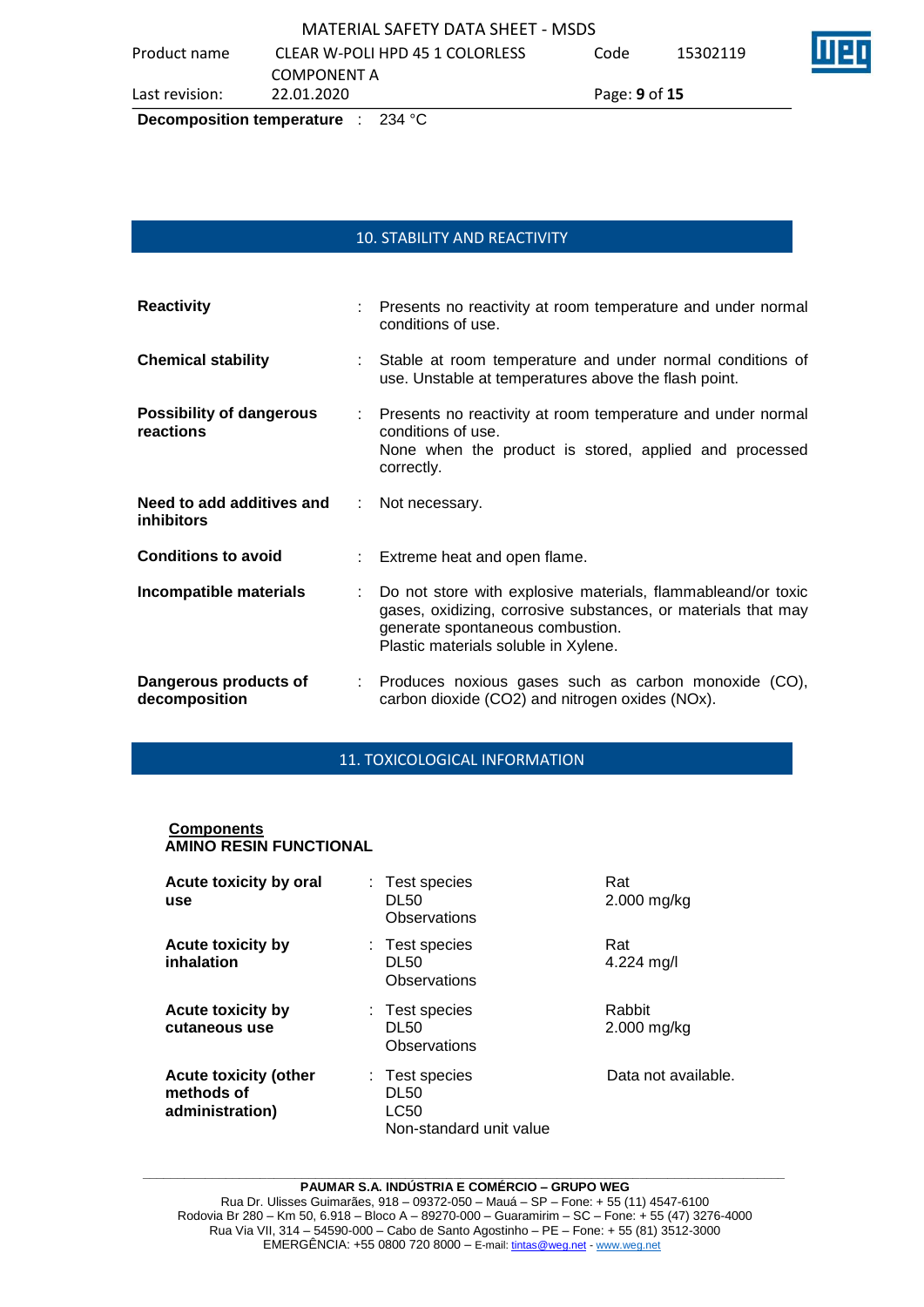| Product name                                                  |                                  | <b>CLEAR W-POLI HPD 45 1 COLORLESS</b>                                  | Code |                | 15302119            |  |
|---------------------------------------------------------------|----------------------------------|-------------------------------------------------------------------------|------|----------------|---------------------|--|
| Last revision:                                                | <b>COMPONENT A</b><br>22.01.2020 |                                                                         |      | Page: 10 of 15 |                     |  |
| <b>Corrosion/irritation of</b><br>skin                        |                                  | : Data not available.                                                   |      |                |                     |  |
| Serious eye damage/eye<br>irritation                          |                                  | : Data not available.                                                   |      |                |                     |  |
| <b>Respiratory or dermal</b><br>sensitivity                   |                                  | : Category 1                                                            |      |                |                     |  |
| <b>Mutageneses</b>                                            |                                  | : Data not available.                                                   |      |                |                     |  |
| Carcinogenicity                                               |                                  | : Data not available.                                                   |      |                |                     |  |
| <b>Toxic effects for</b><br>reproduction                      |                                  | : Data not available.                                                   |      |                |                     |  |
| Specific target organ<br>toxicity (STOT) - single<br>exposure |                                  | : Data not available.                                                   |      |                |                     |  |
| Specific target organ<br>toxicity (STOT) - repeat<br>exposure |                                  | : Data not available.                                                   |      |                |                     |  |
| Aspiration hazard                                             |                                  | : Data not available.                                                   |      |                |                     |  |
|                                                               | <b>AMINO RESIN FUNCTIONAL</b>    |                                                                         |      |                |                     |  |
| Acute toxicity by oral<br>use                                 |                                  | : Test species<br><b>DL50</b><br>Observations                           |      |                | Data not available. |  |
| Acute toxicity by<br>inhalation                               |                                  | : Test species<br><b>DL50</b><br>Observations                           |      |                | Data not available. |  |
| Acute toxicity by<br>cutaneous use                            |                                  | : Test species<br><b>DL50</b><br>Observations                           |      |                | Data not available. |  |
| <b>Acute toxicity (other</b><br>methods of<br>administration) |                                  | : Test species<br><b>DL50</b><br><b>LC50</b><br>Non-standard unit value |      |                | Data not available. |  |
| <b>Corrosion/irritation of</b><br><b>skin</b>                 |                                  | : Data not available.                                                   |      |                |                     |  |
| Serious eye damage/eye<br><b>irritation</b>                   |                                  | : Data not available.                                                   |      |                |                     |  |
| <b>Respiratory or dermal</b><br>sensitivity                   |                                  | : Category 1                                                            |      |                |                     |  |
| <b>Mutageneses</b>                                            |                                  | : Data not available.                                                   |      |                |                     |  |
| Carcinogenicity                                               |                                  | : Data not available.                                                   |      |                |                     |  |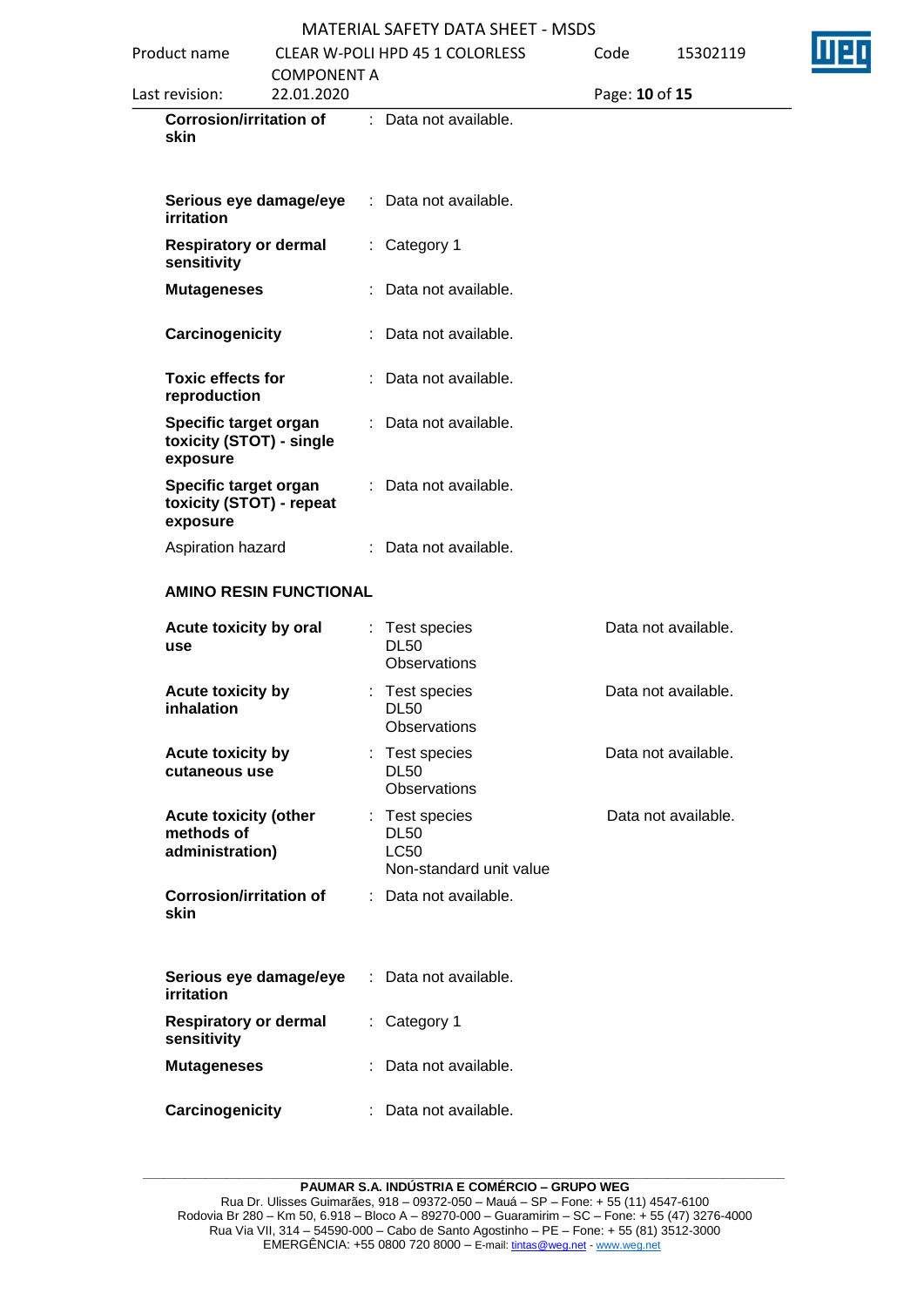|                                                               |                                  | MATERIAL SAFETY DATA SHEET - MSDS                                                                         |                     |
|---------------------------------------------------------------|----------------------------------|-----------------------------------------------------------------------------------------------------------|---------------------|
| Product name                                                  |                                  | <b>CLEAR W-POLI HPD 45 1 COLORLESS</b>                                                                    | Code<br>15302119    |
| Last revision:                                                | <b>COMPONENT A</b><br>22.01.2020 |                                                                                                           | Page: 11 of 15      |
| <b>Toxic effects for</b><br>reproduction                      |                                  | : Data not available.                                                                                     |                     |
| Specific target organ<br>toxicity (STOT) - single<br>exposure |                                  | : Data not available.                                                                                     |                     |
| Specific target organ<br>toxicity (STOT) - repeat<br>exposure |                                  | : Data not available.                                                                                     |                     |
| Aspiration hazard                                             |                                  | : Data not available.                                                                                     |                     |
|                                                               |                                  | 12-HYDROXYOCTADECANOIC ACID, REACTION PRODUCTS WITH 1,3-<br>BENZENEDIMETHANAMINE AND HEXAMETHYLENEDIAMINE |                     |
| Acute toxicity by oral<br>use                                 |                                  | : Test species<br><b>DL50</b><br><b>Observations</b>                                                      | Rat<br>2.000 mg/kg  |
| Acute toxicity by<br>inhalation                               |                                  | : Test species<br><b>DL50</b><br><b>Observations</b>                                                      | Rat<br>3,56 mg/l4 h |
| Acute toxicity by<br>cutaneous use                            |                                  | : Test species<br><b>DL50</b><br>Observations                                                             | 2.000 mg/kg         |
| <b>Acute toxicity (other</b><br>methods of<br>administration) |                                  | : Test species<br><b>DL50</b><br><b>LC50</b><br>Non-standard unit value                                   | Data not available. |
| <b>Corrosion/irritation of</b><br>skin                        |                                  | Data not available.                                                                                       |                     |
| Serious eye damage/eye<br><b>irritation</b>                   |                                  | : Data not available.                                                                                     |                     |
| <b>Respiratory or dermal</b><br>sensitivity                   |                                  | Data not available.<br>t.                                                                                 |                     |
| <b>Mutageneses</b>                                            |                                  | Data not available.                                                                                       |                     |
| Carcinogenicity                                               |                                  | Data not available.                                                                                       |                     |
| <b>Toxic effects for</b><br>reproduction                      |                                  | : Data not available.                                                                                     |                     |
| Specific target organ<br>toxicity (STOT) - single<br>exposure |                                  | Data not available.                                                                                       |                     |
| Specific target organ<br>toxicity (STOT) - repeat<br>exposure |                                  | Data not available.                                                                                       |                     |
| Aspiration hazard                                             |                                  | Data not available.                                                                                       |                     |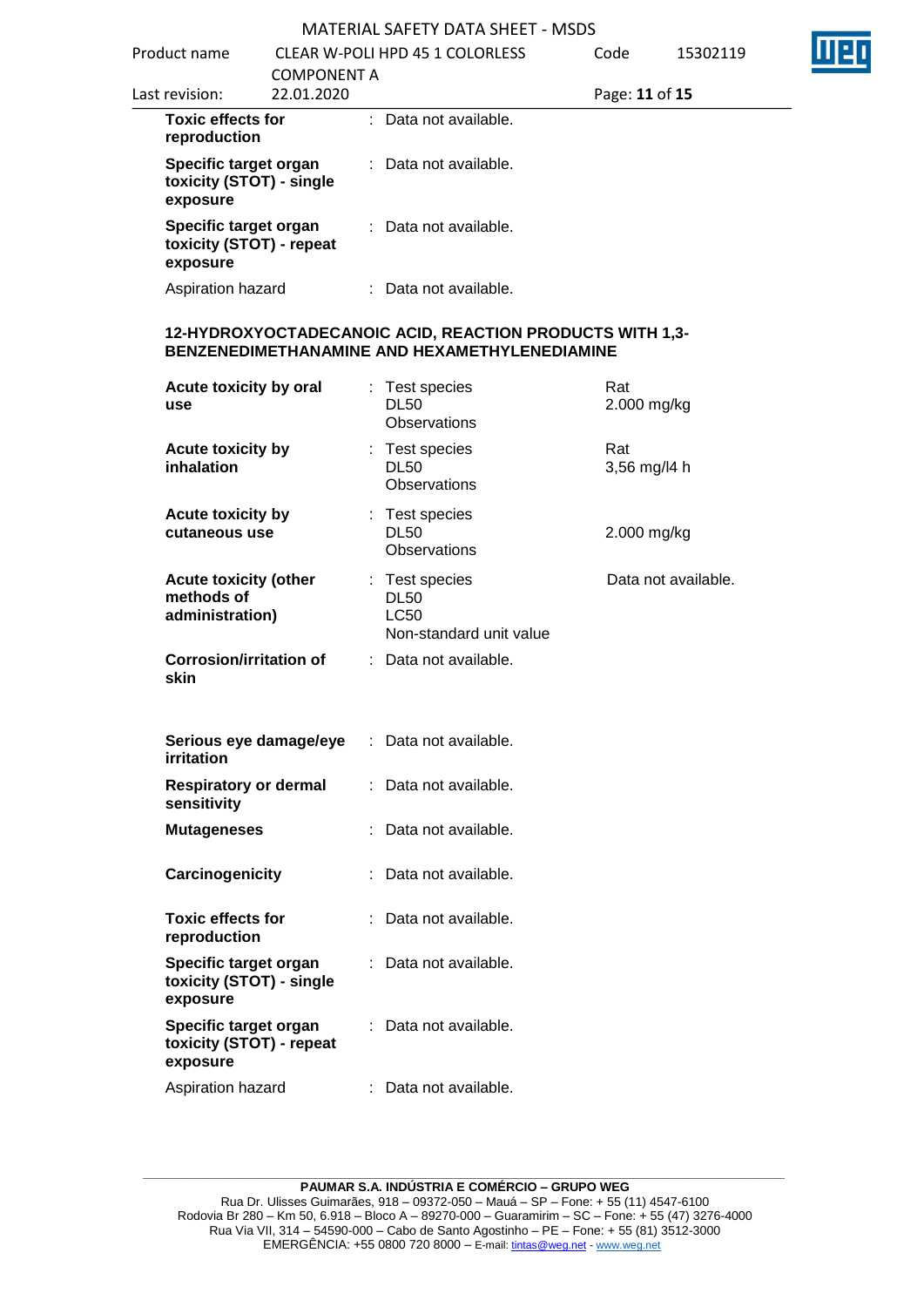# 12. ECOLOGICAL INFORMATION

| <b>Stability in soil</b>                   | : The product easily infiltrates into the soil                                            |
|--------------------------------------------|-------------------------------------------------------------------------------------------|
| <b>Other toxicological</b><br>observations | Data not available.                                                                       |
| <b>Ecotoxicity</b>                         | : Contaminates the ground water.<br>Detrimental to the fauna<br>Detrimental to the flora. |

## 13. DIOSPOSAL AND TREATMENT CONSIDERATIONS

| Recommended methods for final disposal |   |                                                                                                                                                                                                                                 |
|----------------------------------------|---|---------------------------------------------------------------------------------------------------------------------------------------------------------------------------------------------------------------------------------|
| <b>Product</b>                         |   | : Class I Waste - Dispose of in industrial landfill or a facility<br>authorized for recycling in accordance with federal, stateor<br>local regulations                                                                          |
| Waste                                  |   | : Class I Waste - Dispose of in industrial landfill or a facility<br>authorized for recycling in accordance with federal, stateor<br>local regulations                                                                          |
| Used packaging                         | ÷ | Clean packaging should be sent for recycling. Packaging with<br>class I waste should be disposed of in industrial landfill or a<br>facility authorized for recycling in accordance with federal,<br>state or local regulations. |

## 14. TRANSPORTATION INFORMATION

**fLand**

| ONU                  | : 1263                                                                                                                          |
|----------------------|---------------------------------------------------------------------------------------------------------------------------------|
| <b>Class of risk</b> | : 3                                                                                                                             |
| Risk number          | : 30                                                                                                                            |
| Packaging group      | : III                                                                                                                           |
| <b>Name</b>          | Paint (including coats, lacquers, enamels, colorant, gum-<br>lacquers, varnishes, polishes, liquid fillers and liquid lacquers) |

# **Shipping**

**ONU** : 1263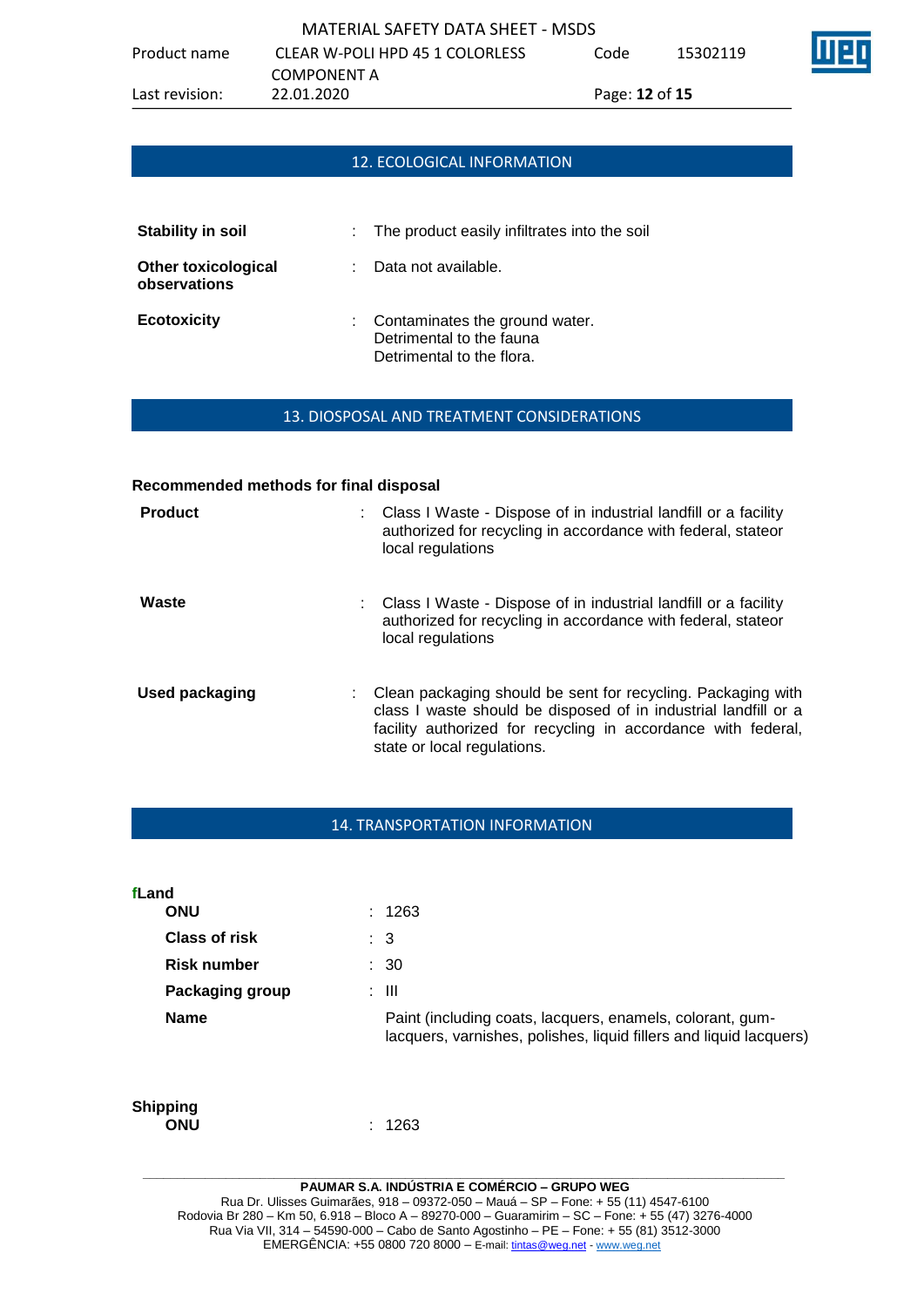| Product name                     |                                  |  | CLEAR W-POLI HPD 45 1 COLORLESS                                                                                                 | Code | 15302119       |  |
|----------------------------------|----------------------------------|--|---------------------------------------------------------------------------------------------------------------------------------|------|----------------|--|
| Last revision:                   | <b>COMPONENT A</b><br>22.01.2020 |  |                                                                                                                                 |      | Page: 13 of 15 |  |
| <b>Class of risk</b>             |                                  |  | $\therefore$ 3                                                                                                                  |      |                |  |
| Packaging group                  |                                  |  | : III                                                                                                                           |      |                |  |
| <b>EmS</b>                       |                                  |  | F-E                                                                                                                             |      |                |  |
| <b>MFAG</b>                      |                                  |  | 310                                                                                                                             |      |                |  |
| Appropriate name for<br>dispatch |                                  |  | Paint (including coats, lacquers, enamels, colorant, gum-<br>lacquers, varnishes, polishes, liquid fillers and liquid lacquers) |      |                |  |
| Air transport<br><b>ONU</b>      |                                  |  | : 1263                                                                                                                          |      |                |  |
| <b>Class of risk</b>             |                                  |  | $\therefore$ 3                                                                                                                  |      |                |  |
|                                  |                                  |  |                                                                                                                                 |      |                |  |
| Packaging group                  |                                  |  | : III                                                                                                                           |      |                |  |
| Appropriate name for<br>dispatch |                                  |  | Paint (including coats, lacquers, enamels, colorant, gum-<br>lacquers, varnishes, polishes, liquid fillers and liquid lacquers) |      |                |  |

# 15. REGULATORY INFORMATION

This MSDS (Material Safety Data Sheet) was generated according to the criteria of NBR 14725/2014. (Brazilian standard that defines the GHS).

| Specific Regulations for the<br><b>Chemical Product.</b> | Federal Decree No. 2657, July 3rd, 1998.                                      |  |  |
|----------------------------------------------------------|-------------------------------------------------------------------------------|--|--|
|                                                          | Ordinance No. 229, May 24th, 2011 - Changes to Regulatory<br>Standard No. 26. |  |  |
|                                                          | ABNT NBR 14725: 2014 - valid from 19/12/2014 -                                |  |  |
|                                                          | Amendment 1 (19/11/2014).                                                     |  |  |
|                                                          | Law No. 12305, August 2nd 2010 (Solid Waste National<br>Policy).              |  |  |
|                                                          | Decree No. 7404, December 23rd, 2010.                                         |  |  |
|                                                          | Resolution ANTT N° 5.232, December 14th 2016.                                 |  |  |

# 16. ADDITIONAL INFORMATION

**Acronyms Used:**

**Legenda:**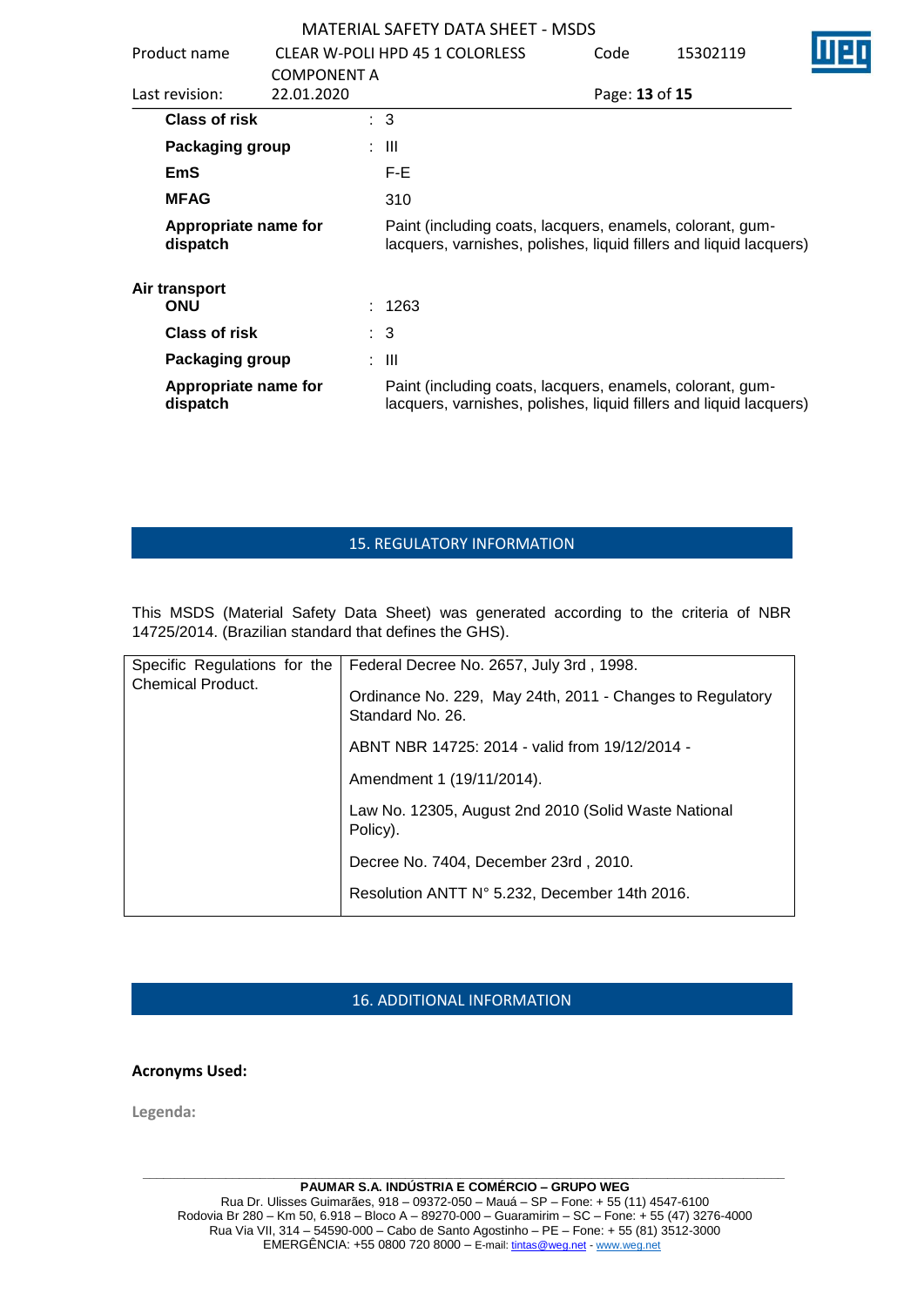| Product name    | <b>CLEAR W-POLI HPD 45 1 COLORLESS</b>                    | Code           | 15302119 |  |  |  |  |
|-----------------|-----------------------------------------------------------|----------------|----------|--|--|--|--|
|                 | <b>COMPONENT A</b>                                        |                |          |  |  |  |  |
| Last revision:  | 22.01.2020                                                | Page: 14 of 15 |          |  |  |  |  |
| <b>CAS</b>      | <b>Chemical Abstract Service</b>                          |                |          |  |  |  |  |
| VO              | <b>Organic Vapors</b>                                     |                |          |  |  |  |  |
| <b>NEC</b>      | National Eletrical code/Código Nacional de Eletricidade   |                |          |  |  |  |  |
| IEC:            | <b>International Eletrical Commision</b>                  |                |          |  |  |  |  |
| <b>ABNT</b>     | <b>Brazilian Association of Technical Standards</b>       |                |          |  |  |  |  |
| <b>ACGIH</b>    | American Conference of Governmental Industrial Hygienists |                |          |  |  |  |  |
| <b>TLV</b>      | <b>Threshold Limit Values</b>                             |                |          |  |  |  |  |
| <b>TLV/TWA</b>  | Time Weighted Average                                     |                |          |  |  |  |  |
| <b>TLV/STEL</b> | <b>Short Term Exposure Limit</b>                          |                |          |  |  |  |  |
| TLC/C:          | Tolerance Limit - Ceiling Value                           |                |          |  |  |  |  |
| EPI:            | Individual Protective Equipment                           |                |          |  |  |  |  |
| <b>CA</b>       | <b>Approval Certificate</b>                               |                |          |  |  |  |  |
| <b>PPRA</b>     | <b>Environmental Risk Prevention Program</b>              |                |          |  |  |  |  |
| <b>NR</b>       | <b>Regulatory Standard</b>                                |                |          |  |  |  |  |
| <b>NFPA</b>     | <b>National Fire Protection Agency</b>                    |                |          |  |  |  |  |
| mmHg            | Millimeters of mercury - pressure unit                    |                |          |  |  |  |  |
| <b>DL50</b>     | Lethal Dose average                                       |                |          |  |  |  |  |
| <b>CL50</b>     | Lethal Concentration average                              |                |          |  |  |  |  |
| ppm             | Parts per million                                         |                |          |  |  |  |  |
| N.d             | Not available                                             |                |          |  |  |  |  |
| $A + B$         | Viscosity of the mixture of component A + component B     |                |          |  |  |  |  |

Important information, but not specifically described in the previous sections:

This MSDS was prepared based on current knowledge about the handling of the product under normal conditions of use, according to the application specified on the packaging and recommended usage in Section 1 of this MSDS. Any other use of the product involving its combination with other materials, as well as forms of use different from those indicated, are the user's responsibility. The company advises that the handling of any chemical substance requires prior knowledge of its hazards by the user. In the workplace it is responsibility of the company user of the product to provide training of its employees and contractors about the possible risks arising from exposure to the chemical.

We reserve the right to change the information contained in this document without prior notice, due to the improvement and continuous evolution of the product and technical knowledge.

**References** : Data not available.

Vertical lines in the left hand margin indicate changes from the current version